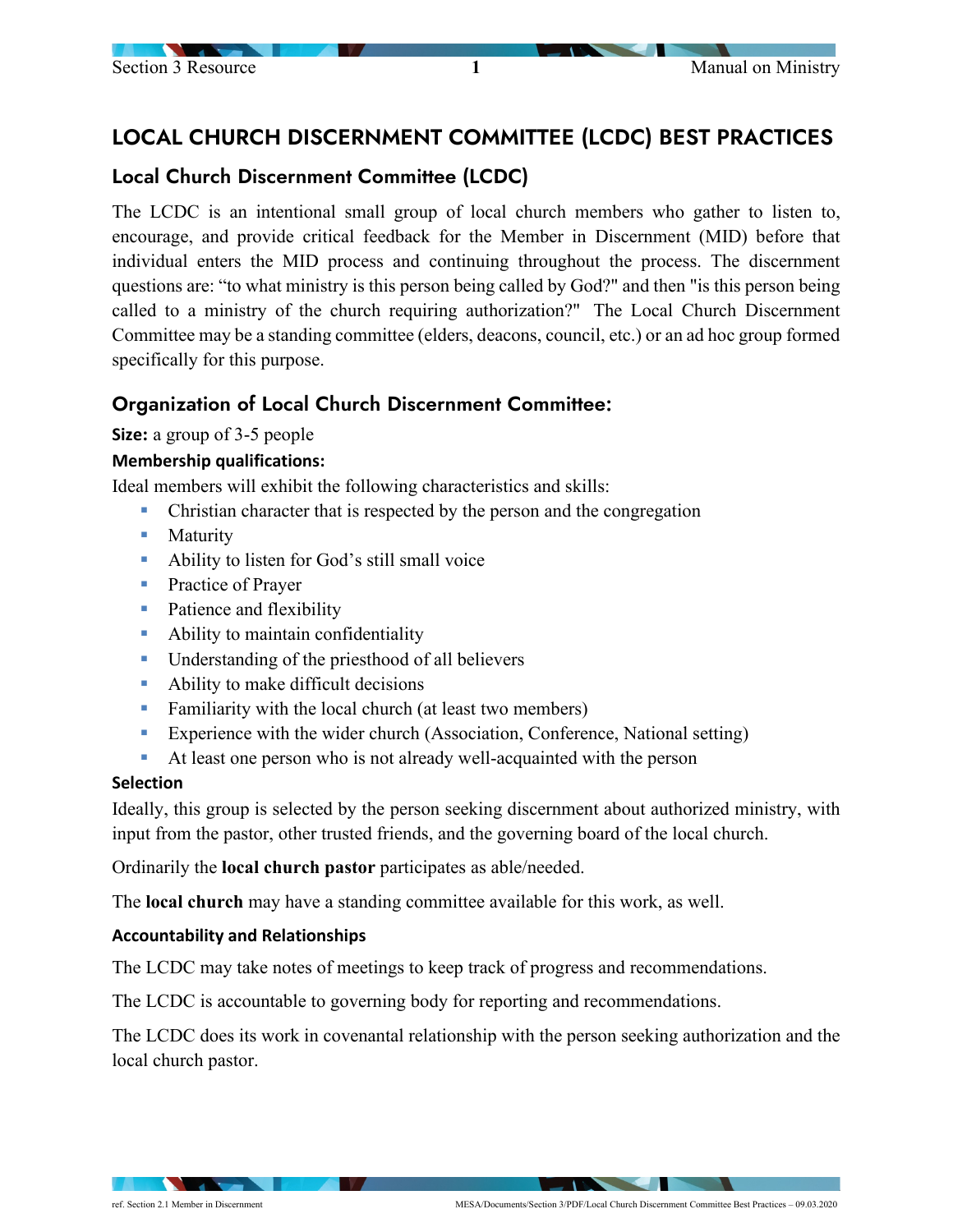# Role of Local Church Pastor

The local church pastor is an important person in the process of someone discerning a call to ordained ministry. This person may be an advisor, mentor, sounding board, and/or an active member of the LCDC. The pastor is not the sole person discerning qualifications and suitability for authorization, however. The consensus of the LCDC is important for adequate discernment.

# Information Gathering

For the LCDC to do its best work and make appropriate decisions, specific information is needed from the person seeking authorization:

- **Statement of the individual's spiritual journey**
- Statement of the individual's understanding of their call in and on behalf of the United Church of Christ at this time
- Résumé or CV
- Beginning self-assessment of The Marks
- **•** Documentation of educational and professional training (e.g. transcripts)
- **Three letters of reference in support of the person entering the process for authorization in** ministry

## **Discernment**

*[A Discernment Travelogue](https://www.uccresources.com/products/a-discernment-travelogue?variant=17675334660)* is an important resource for intentional discernment work with the person seeking authorization. Study the Travelogue and work through it together. Individual members of the LCDC may want to increase their own intentional work by employing spiritual practices for discernment. Use as a guide when making a decision.

Set aside plenty of time to pray, digest information gathered, listen, pray, listen and pray.

The LCDC will learn to ask questions for clarification and depth of understanding.

The goal of discernment is to help the person understand more clearly "to what ministry is this person being called by God?" and then, "is this person being called to a ministry of the church requiring authorization?"

#### Sample Agenda

#### **Check-in and Prayer**

#### **Discernment Issue**

- What issue would be most helpful to talk about today?
- Listen, evoke more information and clarify what is being heard.
- **Brainstorm ideas together and pray.** 
	- $\blacktriangleright$  What action steps could be taken?
	- What clarity is surfacing toward the broader discernment questions?

#### **Close with prayer**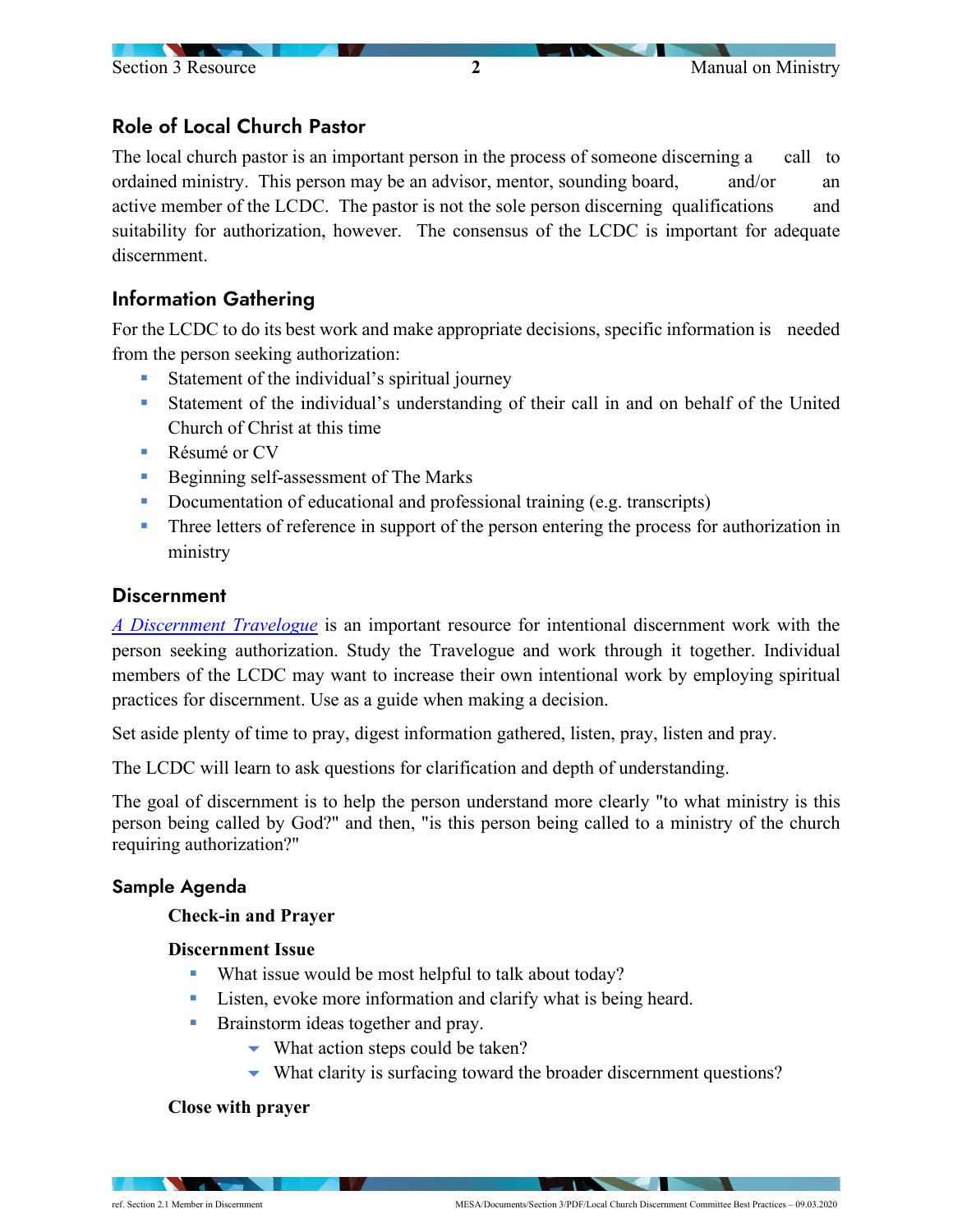

# Decision-Making

### **Sample Agenda**

When the person or the LCDC discerns a readiness to move ahead, a meeting of decisionmaking will be scheduled. An agenda for this meeting may follow a format such as this:

### **Gathering**

### **Prayer for discernment**

**Focus questions**: "to what ministry is this person being called by God?" and "is this person being called to a ministry of the church requiring authorization in the UCC?"

**Presentation** by the person indicating evidence that this person believes that they are being called by God and the church to seek authorization as an ordained minister in the United Church of Christ – written paper, drawings, video, or any other medium may be used.

**Questions for discernment** The LCDC asks questions related to their own discernment of the focus questions

#### **Discussion**

- The person is asked to step out of the room and may be invited to pray.
- The LCDC discusses their sense of readiness for the person to enter the formal process of seeking authorization as an ordained minister in the United Church of Christ.
- **Prayer for God's guidance in this discernment**
- The LCDC comes to a consensus or votes on the question
- \***Possible outcomes**:
	- $\bullet$  "yes, we think so" or "we believe this may be the case" and so we recommend going forward to the next steps in discernment of such a call.
	- $\blacktriangleright$  "not yet" ... there are some questions still unanswered.
	- $\blacktriangleright$  "no" ... the call is to lay ministry ... OR the call seems to come from some place other than God and/or the church … OR this person doesn't seem to have the gifts and graces for ordination in the UCC.

The **decision is communicated** to the person with humility and grace.

## **Close with prayer**

Care must be exercised in communicating the discernment of the LCDC to the person. It is important to express as clearly as possible the reasons for the decision. This will give the person the feedback that they need to discern next steps for answering God's call on their life.

If the LCDC decides, "yes", the LCDC may find an appropriate way to celebrate this decision and will continue its work with the individual (see below).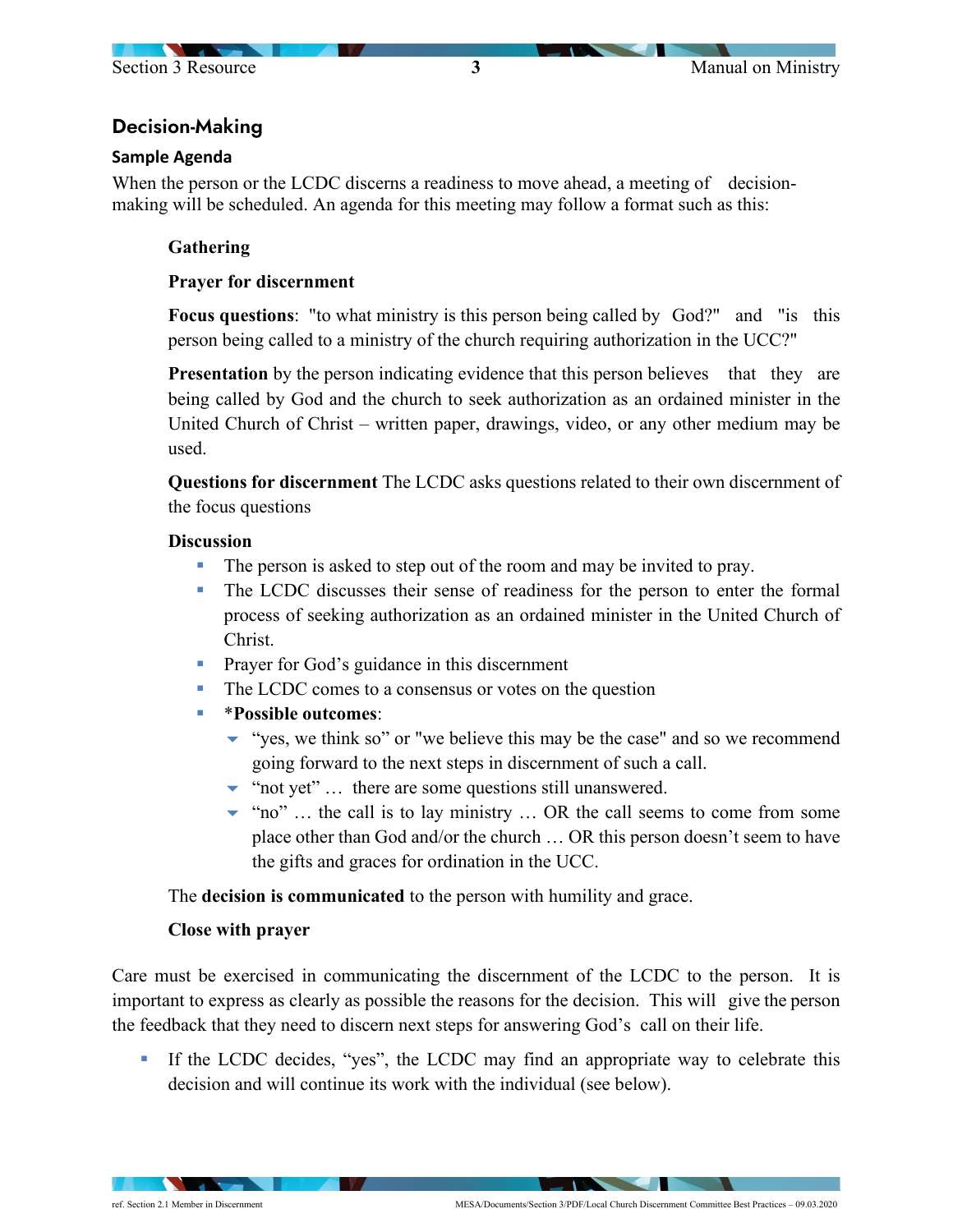- If the LCDC decides, "not yet", then more discernment time may be beneficial for all involved. Any recommendations may be implemented. When conditions are met or the LCDC feels that sufficient discernment leads to continuing the path toward authorized ministry, another decision meeting with the LCDC is scheduled.
- If the LCDC decides, "no", the LCDC will continue to meet with the person to discern what God's call to ministry might look like as a lay person in the church. Celebrating lay ministry is always appropriate.

# Meeting with Governing Body

Once it has made its decision, the LCDC makes a recommendation to the local church governing body regarding the person's desire to answer a call to ordained ministry. The LCDC makes a formal request for a meeting with the governing body and the person. At this meeting, the LCDC shares its work, impressions, and recommendation with the governing body. The governing body will make an official decision regarding recommending the person to the Association Committee on Ministry.

- If governing body decides, "yes", the LCDC may find an appropriate way to celebrate this decision and will continue its work with the individual (see below). The LCDC may prepare the person for meeting with the Committee on Ministry by reviewing the requirements of the Committee on Ministry for MID status (refer to pages 25-26 of the 2018 Manual on Ministry.)
- If the governing body decided, "not yet", then more discernment time may be beneficial for all involved. Any recommendations may be implemented. When conditions are met or the LCDC feels that sufficient discernment leads to continuing the path toward authorized ministry, another meeting with the governing body is scheduled.
- If the governing body decides, "no", the LCDC will continue to meet with the person to discern what God's call to ministry might look like as a lay person in the church. Celebrating lay ministry is always appropriate.

# Meeting With Association Committee on Ministry

The LCDC or local church pastor contact the chair of the Committee on Ministry to ask for a place on the agenda for recommending a person for MID status. A meeting time is scheduled and communicated to the person seeking MID, LCDC, and local church pastor. The LCDC may send a member to meetings with the Association Committee on Ministry. The local church pastor and a member of the governing body may also attend.

The purpose of this time is to be supportive of the person seeking authorization and to share relevant information about the person to the COM. Sharing strengths and areas of growth as discerned by the LCDC will help the COM have a clearer picture of this person's call to ministry.